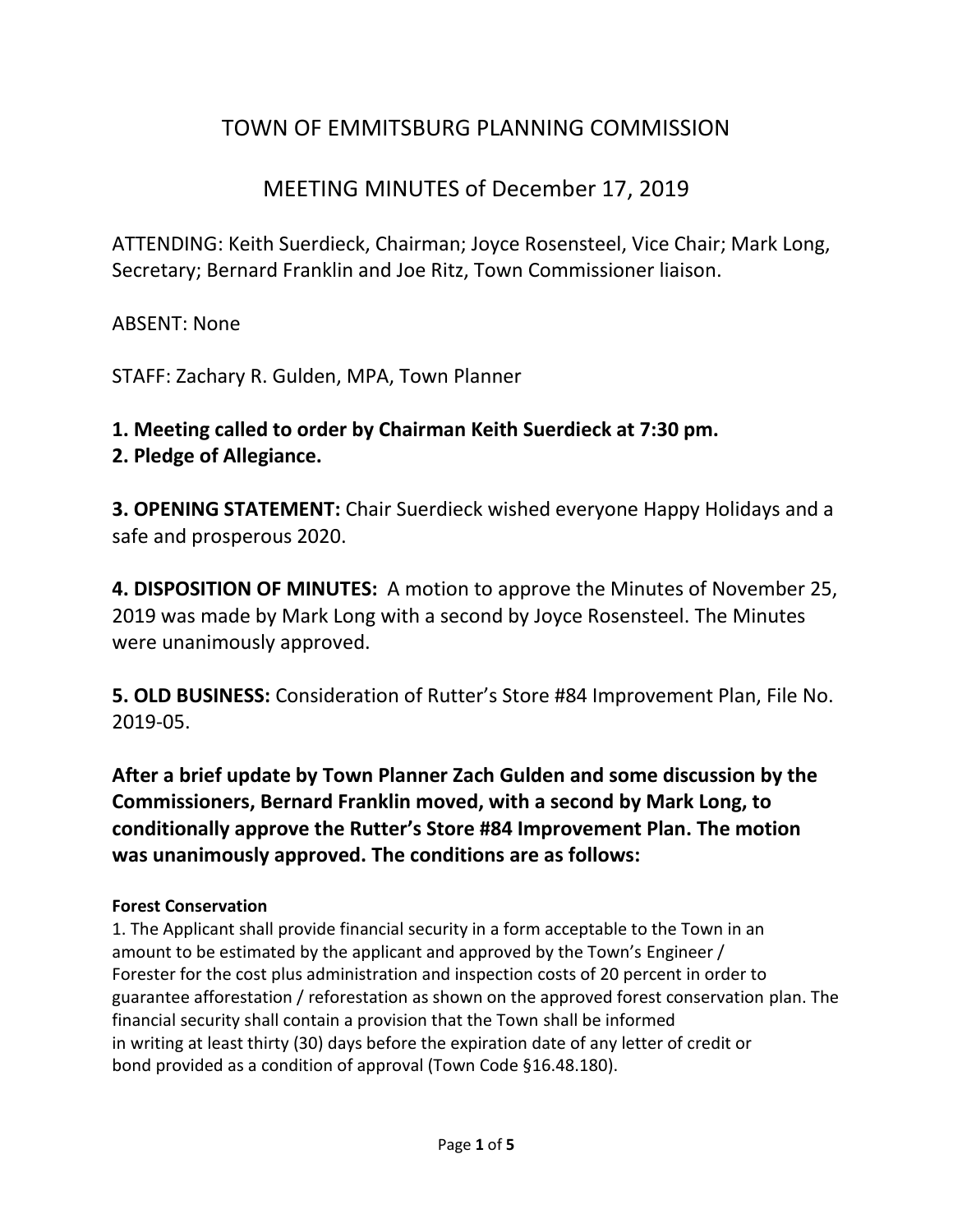#### **Sanitary Sewer**

2. The manhole cover name shall be changed from "Frederick County Sanitary Sewer" to "Town of Emmitsburg Sanitary Sewer" on sheet 29 of 35.

3. Provide a minimum of two parking spaces inside the pump station fencing and all curb radii shall be ten feet minimum.

4. Provide Frederick County or Maryland SHA standard detail numbers for all sewer and storm drain structures.

5. Reference the Liber/Folio of the easement for the sanitary pump station to be dedicated to the Town as well as all other utility easements shown for water and sewer.

6. Add a manhole with air release between stations 11+60.42 and 13+48.34.

7. Add a valve on sewer line outside head works near station 10+16.09.

8. Add a standard resilient wedge valve between stations 10+76.23 and 11+00.39.

9. Sewer lines shall be pressure tested after construction by applicant.

#### **Water**

10. Provide buttress and anchorage details for all water mains constructed in fill to standards and details for Frederick County.

11. A blow off value shall be added to each side of the creek near station 19+71.82.

12. Water lines shall be pressure tested and chlorinated after construction by applicant.

#### **Subdivision / Zoning**

13. Curbs, gutters, & sidewalks shall be installed in front of all non-residential lots in accordance with Town Code §16.16.030.Q. Curb, gutter, and sidewalk shall be extended an additional 65 feet to the east of the two-lane entrance/exit (along all property owned by SPT Land, LLC).

14. The Applicant shall immediately install curbs, gutter, & amp; sidewalks at the locations as shown in orange on the attached map in accordance with Town Code §16.16.030.Q. & §17.08.140.G.

15. A street lighting plan shall be submitted with the improvement plan per Town Code §16.20.020.H.

16. Three bicycle racks are required per Town Code §17.08.140.H.1. One additional bicycle rack shall be added to the plan.

17. The "Accessible Parking Space with Curb" detail on sheet 30 of 35 shows an 8' minimum width and 18' minimum length. Parking spaces shall not be less than nine feet wide, nor less than 20 feet long in accordance with Town Code §17.08.140.B.

18. Show Maryland SHA's standard detail plate number for curb and gutter.

19. Provide the elevation of the 100-year floodplain on the drawings.

20. Reference the Liber/Folio of the conservation easements and stream restoration easements.

21. Provide the MDE & amp; US Army Corps of Engineer's permit numbers and approval references on the drawings.

22. Provide a Frederick County specification on the drawings for structural fill.

23. Show minimum clearances for crossing utilities.

24. Relocate the 18-inch RCP storm drain outside of the pump station easement.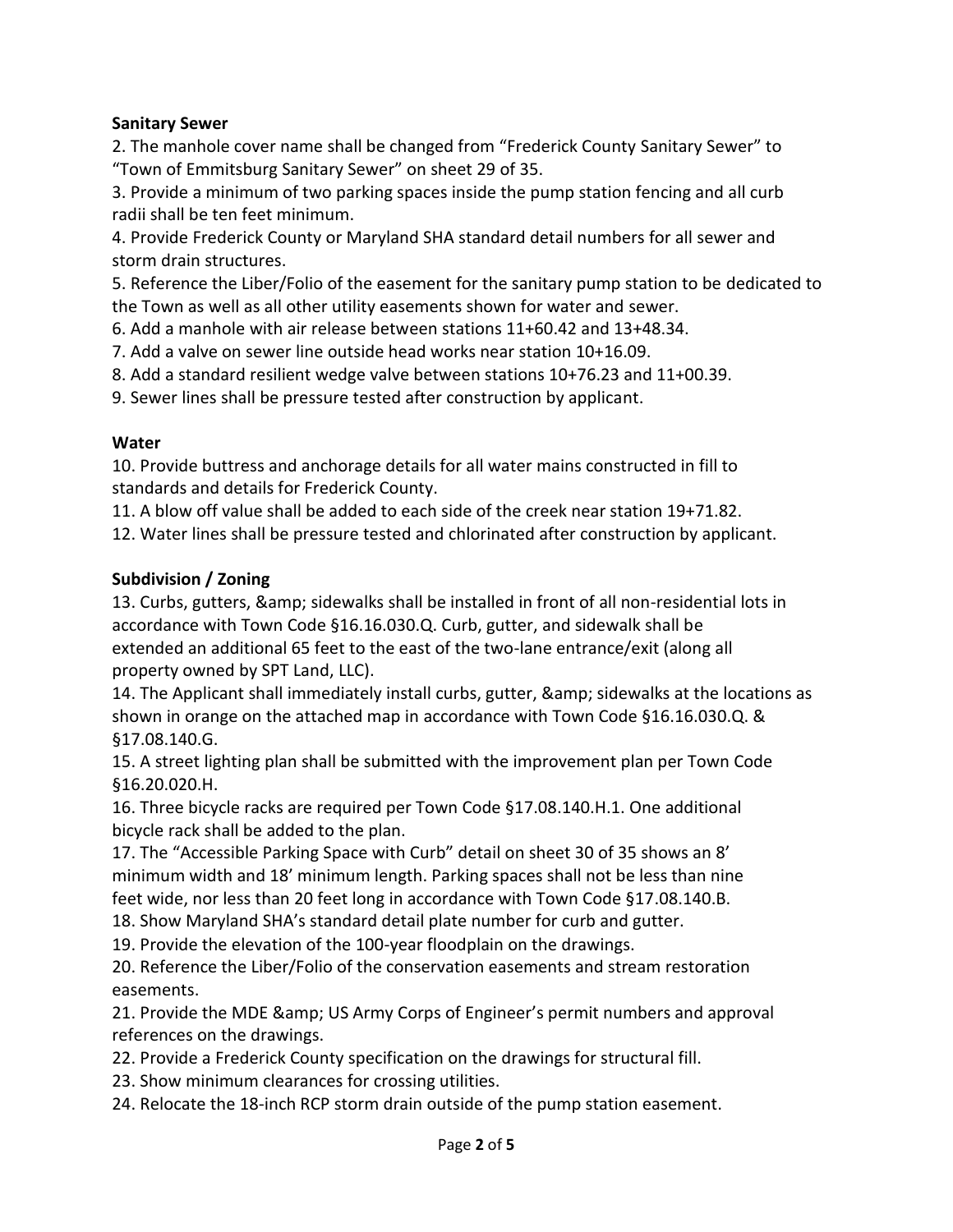25. Label the concrete pad shown northeast of the car air station.

26. Provide sign height from grade to bottom of sign plate.

### **Administrative**

27. The applicant shall correct the following General Notes on Sheet 1 of 35.

- The numbering shall be corrected to read 1 through 39.
- "All construction methods and materials shall be in strict accordance with the Town of [Walkersville] **EMMITSBURG**, Frederick County…."
- "Contractor shall notify Miss Utility at 1-800-257-777, Town of [Walkersville] **EMMITSBURG** DPW at [(301)-845-4500] **(301)-600-6300**…."
- "All construction stationing is approximate and may be adjusted in order to meet field conditions. Contact [the Frederick City Department of Engineering Inspector and] Fox & Associates, Inc. **AND THE TOWN'S PROJECT ENGINEER ARRO CONSULTING, INC. AT (301-791-1100)** prior to making any modifications.
- "Contractor shall not tap or otherwise penetrate existing sewer mainlines without prior approval from Town of [Walkersville Inspector] **EMMITSBURG'S DIRECTOR OF PUBLIC WORKS AND/OR SEWER/WATER SUPERINTENDENT**.
- Revise note 7 to state that the location for disposal of unsuitable materials shall have an active permit that allows for disposal of each category of material being disposed of.

28. The signature block on sheets 1 through 35 shall be changed from Town Manager to Chairman of the Planning Commission & amp; Town Mayor per Town Code §16.28.040.C.

29. The Applicant must provide financial security in a form acceptable to the Town, in an amount to be approved by the Town of Emmitsburg & amp; Frederick County, in order to guarantee construction of the improvements shown on the plan in accordance with Town Code §16.12.040.F. The financial security shall contain a provision that the Town shall be informed in writing thirty (30)-days before the expiration date of any letter of credit or bond provided as a condition of approval.

30. The applicant must apply for and obtain the following permits through the Town:

- Alteration of Infrastructure due to water/sewer alterations (Chapters 13.04 & 13.08).
- Cross-Connection Control A testable backflow prevention device shall be installed on the sprinkler system and directly after the water meter (Town Code Chapter 13.17).
- Zoning permit signage (Town Code Chapter 17.38).
- Zoning permit construction (Town Code §17.48.020).
- Non-Domestic Pre-Treatment of Wastewater A grease trap and/or grease interceptor system shall be installed (Town Code Chapter 15.36).

A Frederick County building permit is also required as with any other local, state, or federal permits required by law.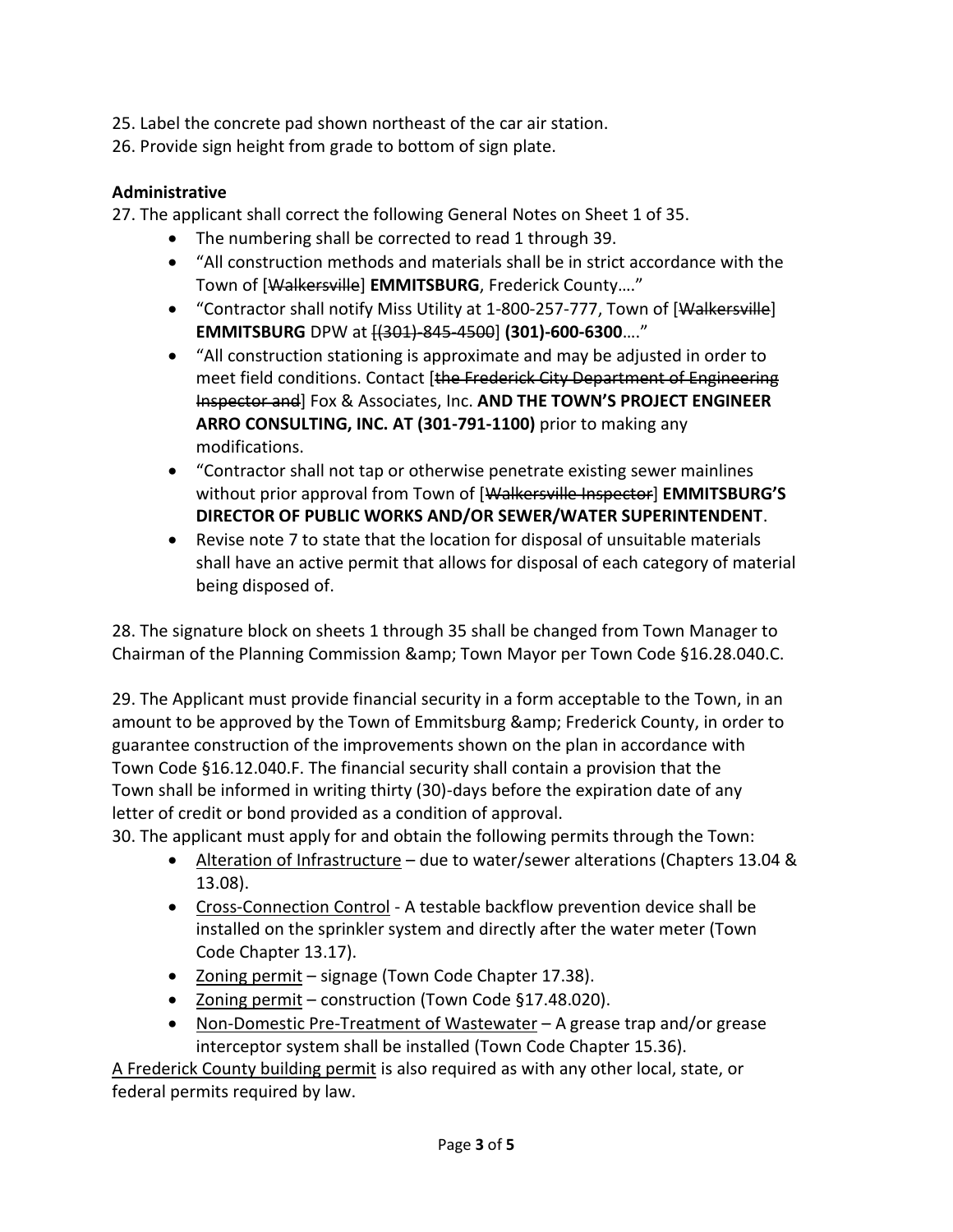31. The Applicant must obtain approval of the Erosion and Sediment Control Plan from the Catoctin/Frederick Soil Conservation District and furnish to the Town a copy of the approval in accordance with Town Code Chapter 15.20.

32. The Applicant must obtain approval of the Stormwater Management Facilities Plan from Frederick County and furnish to the Town a copy of the approval in accordance with Town Code Chapter 15.21.

33. The Applicant must obtain approval of from Maryland's State Highway Administration and furnish to the Town a copy of the approval.

34. The Applicant, to the Town's specifications, shall install all water and sewer lines and infrastructure in the development. The Applicant shall make all taps, and the regular tap fees currently in force shall be imposed.

35. Written notice of intent to start work must be provided to the Town no later than ten business days prior to the proposed start date in accordance with Town Code §16.20.020.L.

### **6. NEW BUSINESS:**

**A**. Staff presentation on proposed Ordinance 19-07, which would amend Town Code Chapter 16.48 - Forest Conservation. The proposed ordinance updates Code Chapter 16.48 Forest Conservation to make it current with Maryland's Forest Conservation Act, as required.

**Mark moved, with a second by Joyce, to recommend approval of proposed Ordinance 19-07 without comment. The motion was approved with 4 ayes, 0 nays and an abstention by Town Commissioner Liaison Joe Ritz.**

**B**. Staff presentation on proposed Ordinance 19-08, which would amend Town Code Section 17.20.090 – Commercial District Buffer.

Town Code 17.20.090 was approved in 2015 (Ordinance 15-02) in order to limit potential noise and light pollution from businesses in the commercial zoning districts (Neighborhood Commercial B-1 & General Commercial B-2) onto neighboring residential districts. If passed, the proposed amendment would allow the Planning Commission to waive the commercial district buffer requirements during the site plan process if the Planning Commission determines that the proposed use of the commercial property would not cause detriment to the neighboring residential properties. The exemption could only apply to the B-1 Zone.